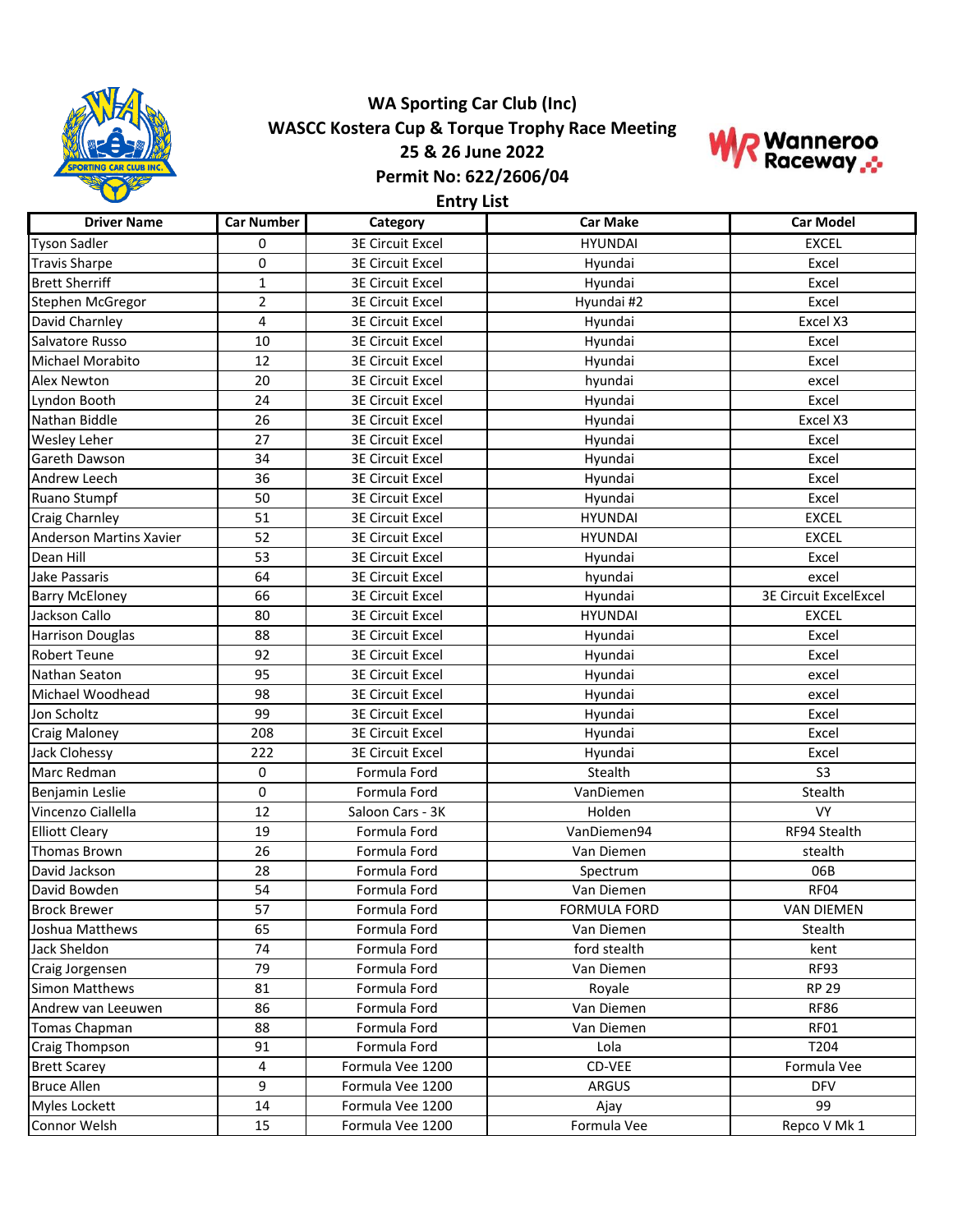| April Welsh               | 33  | Formula Vee 1200             | Formula Vee    | Jacer               |
|---------------------------|-----|------------------------------|----------------|---------------------|
| Jonathan Rudak            | 47  | Formula Vee 1200             | <b>VW</b>      | <b>SABRE</b>        |
| Rod Maynard               | 57  | Formula Vee 1200             | Mantis         | MV-01               |
| David Campbell            | 58  | Formula Vee 1200             | Gerbert        | $\mathbf{1}$        |
| Allan Yeo                 | 77  | Formula Vee 1200             | Ajay           | 2015/05             |
| Callum Lamont             | 91  | Formula Vee 1200             | FormulaVee     | Polar               |
| Paul Moltoni              | 6   | Formula Vee 1600             | Mako           | Mako 3              |
| Jason Fowler              | 10  | Formula Vee 1600             | Jacer          | Fvee                |
| Kathy Lisson              | 11  | Formula Vee 1600             | Sabre          | $\overline{2}$      |
| Simon Bate                | 43  | Formula Vee 1600             | Ajay 08        | $\overline{2}$      |
| Vini Paduano              | 69  | Formula Vee 1600             | Jacer          | F2/K9               |
| <b>Rod Lisson</b>         | 71  | Formula Vee 1600             | <b>Borland</b> | Saber <sub>02</sub> |
| <b>Warren Pavey</b>       | 75  | Formula Vee 1600             | Stinger        | Formula Vee         |
| Franz Esterbauer          | 80  | Formula Vee 1600             | Jacer          | <b>F2K5</b>         |
| <b>Mackenzie Matthews</b> | 92  | Formula Vee 1600             | Jacer          | F2k16               |
| <b>Robert Creasy</b>      | 17  | Free Formula                 | <b>RALT</b>    | RT4                 |
| Lance Carwardine          | 18  | Free Formula                 | Jane Brabham   | <b>BT 23</b>        |
| <b>Glenn Swarbrick</b>    | 29  | Free Formula                 | Macon          | MR9-82FF            |
| David Dearden             | 52  | Free Formula                 | Vector         | <b>TF94</b>         |
| Simon Alderson            | 54  | Free Formula                 | van diemen     | ff 2000             |
| Daniel Gate               | 77  | Free Formula                 | Ralt           | RT4                 |
| <b>Brian Searles</b>      | 83  | Free Formula                 | <b>RALT</b>    | RT <sub>1</sub>     |
| Allan Jones               | 85  | Free Formula                 | Ralt           | RT5                 |
| <b>Stewart Burns</b>      | 3   | <b>FSR</b>                   | F1000          | Phoenix             |
| <b>Elliott Schutte</b>    | 8   | <b>FSR</b>                   | Radical        | SR3                 |
| <b>Bradley Russell</b>    | 18  | <b>FSR</b>                   | Radical        | SR3 RSX             |
| Campbell Nunn             | 19  | <b>FSR</b>                   | Radical        | SR3 RS              |
| Jay Wong                  | 30  | <b>FSR</b>                   | Radical        | SR3 XX              |
| Sebastian Fiorenza        | 33  | <b>FSR</b>                   | Radical        | SR3                 |
| Jordan Oon                | 35  | <b>FSR</b>                   | Radical        | SR3 RSX             |
| <b>Ethan Brown</b>        | 55  | <b>FSR</b>                   | radical        | rs3                 |
| Andrew Eldridge           | 60  | <b>FSR</b>                   | Radical        | SR <sub>3</sub>     |
| Andrew Connor             | 66  | <b>FSR</b>                   | Radical        | SR3                 |
| lan Oon                   | 88  | <b>FSR</b>                   | Radical        | SR3 RS              |
| Caleb Sumich              | 95  | <b>FSR</b>                   | <b>RADICAL</b> | SR3 RSX             |
| Laurie Lapsley            | 8   | <b>Historic Touring Cars</b> | Jaguar         | Mk2                 |
| Dan Forster               | 9   | <b>Historic Touring Cars</b> | Morris         | Cooper S            |
| <b>Mitchell Evans</b>     | 16  | <b>Historic Touring Cars</b> | Morris         | Cooper S            |
| <b>Mike Rowe</b>          | 17  | <b>Historic Touring Cars</b> | <b>BMW</b>     | 2002                |
| Cono Onofaro              | 22  | <b>Historic Touring Cars</b> | Morris         | Cooper S            |
| <b>Robert Poglits</b>     | 28  | <b>Historic Touring Cars</b> | Holden         | Torana XU-1         |
| Gary Crosswell            | 39  | <b>Historic Touring Cars</b> | Chevrolet      | impala              |
| Simon Northey             | 44  | <b>Historic Touring Cars</b> | Ford           | Lotus Cortina       |
| <b>Stephen Wilks</b>      | 45  | <b>Historic Touring Cars</b> | Mini           | Morris Cooper S     |
| <b>Stuart Young</b>       | 51  | <b>Historic Touring Cars</b> | Holden         | Torana xu-1         |
| Randle Beavis             | 58  | <b>Historic Touring Cars</b> | Ford           | Lotus Cortina       |
| <b>Mark Cates</b>         | 69  | <b>Historic Touring Cars</b> | Ford           | XY                  |
| <b>Brian Edhouse</b>      | 79  | <b>Historic Touring Cars</b> | Ford           | Mustang             |
| Graeme Woolhouse          | 86  | <b>Historic Touring Cars</b> | Ford           | Mustang             |
| Michael Kosieradzki       | 88  | <b>Historic Touring Cars</b> | <b>BMW</b>     | 2002                |
| John Bondi                | 89  | <b>Historic Touring Cars</b> | Holden         | HQ Monaro           |
| <b>Trevor Fairs</b>       | 95  | <b>Historic Touring Cars</b> | Morris         | Cooper S            |
| Ken Waller                | 142 | <b>Historic Touring Cars</b> | Volvo          | 164                 |
| Donald Behets             | 222 | <b>Historic Touring Cars</b> | Ford           | Galaxie             |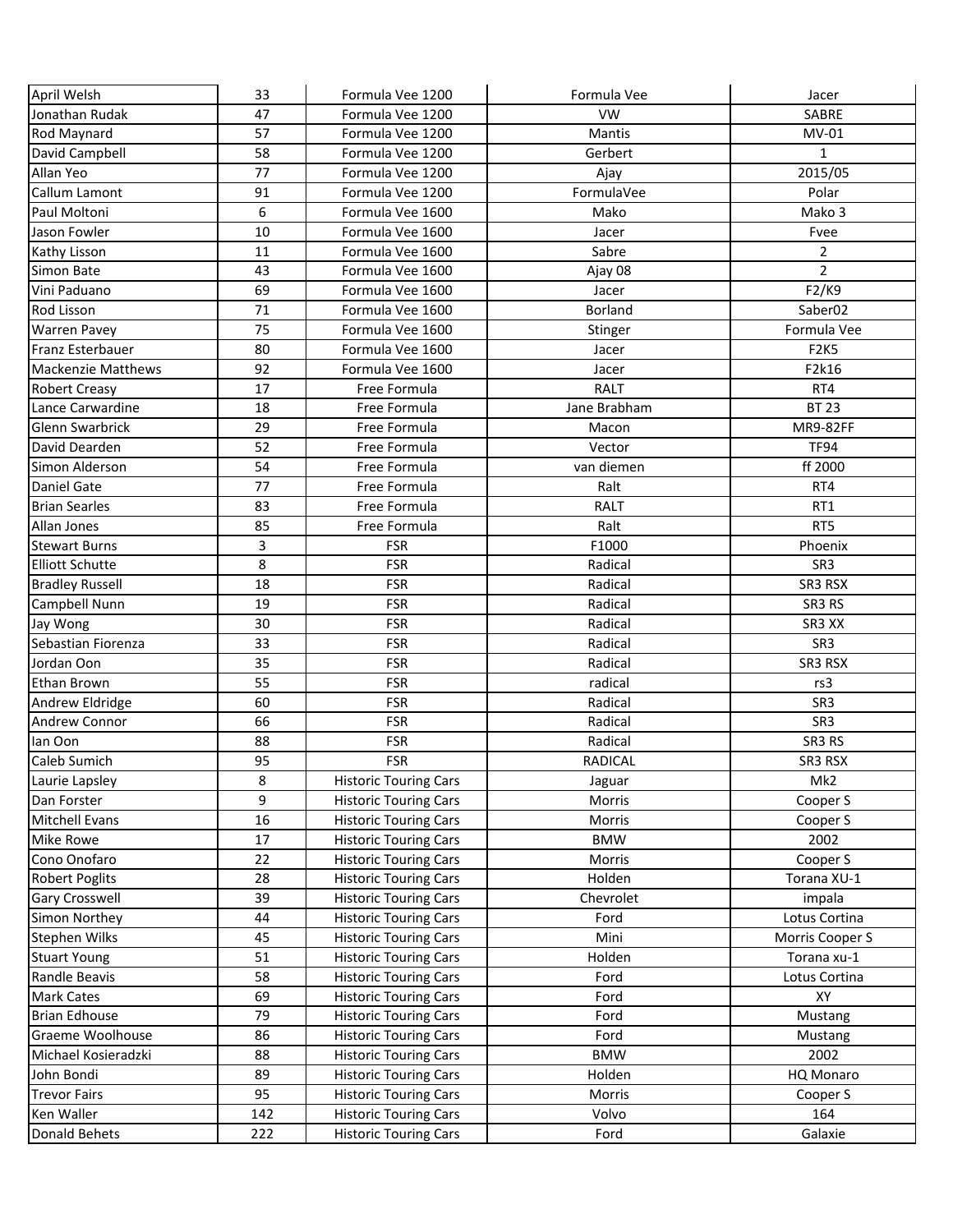| <b>Derek Burns</b>           | 17             | <b>Improved Production</b> | Honda            | Civic EG          |
|------------------------------|----------------|----------------------------|------------------|-------------------|
| <b>Ronald Coote</b>          | 18             | <b>Improved Production</b> | Ford             | Escort            |
| <b>Neil Pollard</b>          | 19             | <b>Improved Production</b> | Honda            | Civic             |
| Geoffrey Duckworth           | 29             | <b>Improved Production</b> | Honda            | Civic             |
| <b>Bradley Wheeler</b>       | 29             | <b>Improved Production</b> | Honda            | Civic             |
| <b>Michael Sciorio</b>       | 33             | <b>Improved Production</b> | Subaru           | Impreza sti       |
| <b>Mark Ellis</b>            | 37             | <b>Improved Production</b> | Holden           | Torana            |
| <b>Grant Gellan</b>          | 46             | <b>Improved Production</b> | Ford             | Escort            |
| Mark Jolly                   | 59             | <b>Improved Production</b> | Ford             | Falcon            |
| Lib Palermo                  | 64             | <b>Improved Production</b> | <b>HOLDEN</b>    | COMMODORE VE      |
| <b>Timothy Riley</b>         | 88             | <b>Improved Production</b> | Toyota           | Corolla FXGT      |
| <b>Ashley Seisun</b>         | 114            | <b>Improved Production</b> | Holden           | Torana            |
| <b>Brent Peters</b>          | 16             | <b>Production Cars</b>     | Renault          | Megane            |
| James Gellan                 | 111            | <b>Production Cars</b>     | Ford             | Focus             |
| Laurie Whittome              | 5              | <b>Street Cars</b>         | Mazda            | mx5               |
| Paul Kluck                   | 32             | <b>Street Cars</b>         | Nissan           | R32 Skyline GTS-T |
| Benjamin Peachey             | 23             | <b>Street Cars</b>         | Datsun           | 200BSSS           |
| <b>Drew Watkins</b>          | 47             | <b>Street Cars</b>         | Nissan           | 180sx             |
| <b>Allan Hastie</b>          | 48             | <b>Street Cars</b>         | Nissan           | Pulsar            |
| <b>Stephen Taylor</b>        | 72             | <b>Street Cars</b>         | <b>BMW</b>       | E36 COUPE         |
| <b>Christopher Cheverall</b> | 75             | <b>Street Cars</b>         | <b>Bmw</b>       | e36 M3            |
| Luke Streat                  | 77             | <b>Street Cars</b>         | Honda            | Civic             |
| Michael Costa                | 53             | Regularity                 | ford             | falcon            |
| Hayden Price                 | 2              | Regularity                 | <b>BMW</b>       | 135i              |
| Ryan Appleby                 | 3              | Regularity                 | Toyota           | Celica            |
| <b>Richard Price</b>         | 4              | Regularity                 | <b>BMW</b>       | 135i              |
| <b>Garry Utterson</b>        | 5              | Regularity                 | holden           | torana            |
| <b>Russell Burney</b>        | 6              | Regularity                 | Honda            | <b>CRX</b>        |
| Daniel Orlowsky              | 7              | Regularity                 | <b>HSV</b>       | Clubsport R8      |
| <b>Andrew Morrison</b>       | 19             | Regularity                 | Subaru           | <b>BRZ</b>        |
| John Hart                    | 29             | Regularity                 | Mazda            | $MX-5$            |
| David Falconer               | 44             | Regularity                 | Holden           | Torana            |
| Jamie Scott                  | 51             | Regularity                 | Ford             | Escort MK2        |
| Mendo Joncevski              | 55             | Regularity                 | Ford             | Mustang           |
| Arran Birmingham             | 73             | Regularity                 | <b>FORD</b>      | <b>ESCORT</b>     |
| Tony Menna                   | 85             | Regularity                 | Holden           | Commodore VH      |
| Ross Campbell                | 86             | Regularity                 | Volkswagen       | Golf              |
| Michael van den Rydt         | 101            | Regularity                 | Ford             | <b>TC Cortina</b> |
| Paul Van Den Rydt            | 111            | Regularity                 | Ford             | <b>TC Cortina</b> |
| <b>Ralph Thomas</b>          | 125            | Regularity                 | Nissan           | 200sx Silvia      |
| <b>Russell Cooley</b>        | 172            | Regularity                 | Falcon           | XY GT HO          |
| Neville Zoccoli              | 179            | Regularity                 | Chevrolet        | Camaro            |
| <b>Adam Ewing</b>            | 860            | Regularity                 | Toyota           | 86                |
| Grant Johnson                | $\mathbf{1}$   | Saloon Cars - 3K           | Holden           | Commodore 1       |
| <b>Matthew Martin</b>        | $\overline{2}$ | Saloon Cars - 3K           | Holden           | Commodore 2       |
| <b>Christopher Kneafsey</b>  | 5              | Saloon Cars - 3K           | Ford             | <b>AU FALCON</b>  |
| Matthew Jenkin               | 8              | Saloon Cars - 3K           | Holden           | VN Commodore      |
| Glen Tincombe                | 11             | Saloon Cars - 3K           | Ford             | Falcon AU         |
| Reginald Ralph               | 13             | Saloon Cars - 3K           | holden commodore | vp                |
| <b>Brock Ralph</b>           | 13             | Saloon Cars - 3K           | Holden           | vt                |
| Shane Thorpe                 | 22             | Saloon Cars - 3K           | Holden           | Commodore VN      |
| Sean Arthur                  | 23             | Saloon Cars - 3K           | Holden           | Commodore         |
| <b>Steve West</b>            | 36             | Saloon Cars - 3K           | Ford             | <b>EA Falcon</b>  |
| <b>Craig Splatt</b>          | 42             | Saloon Cars - 3K           | Holden           | VP Commodore      |